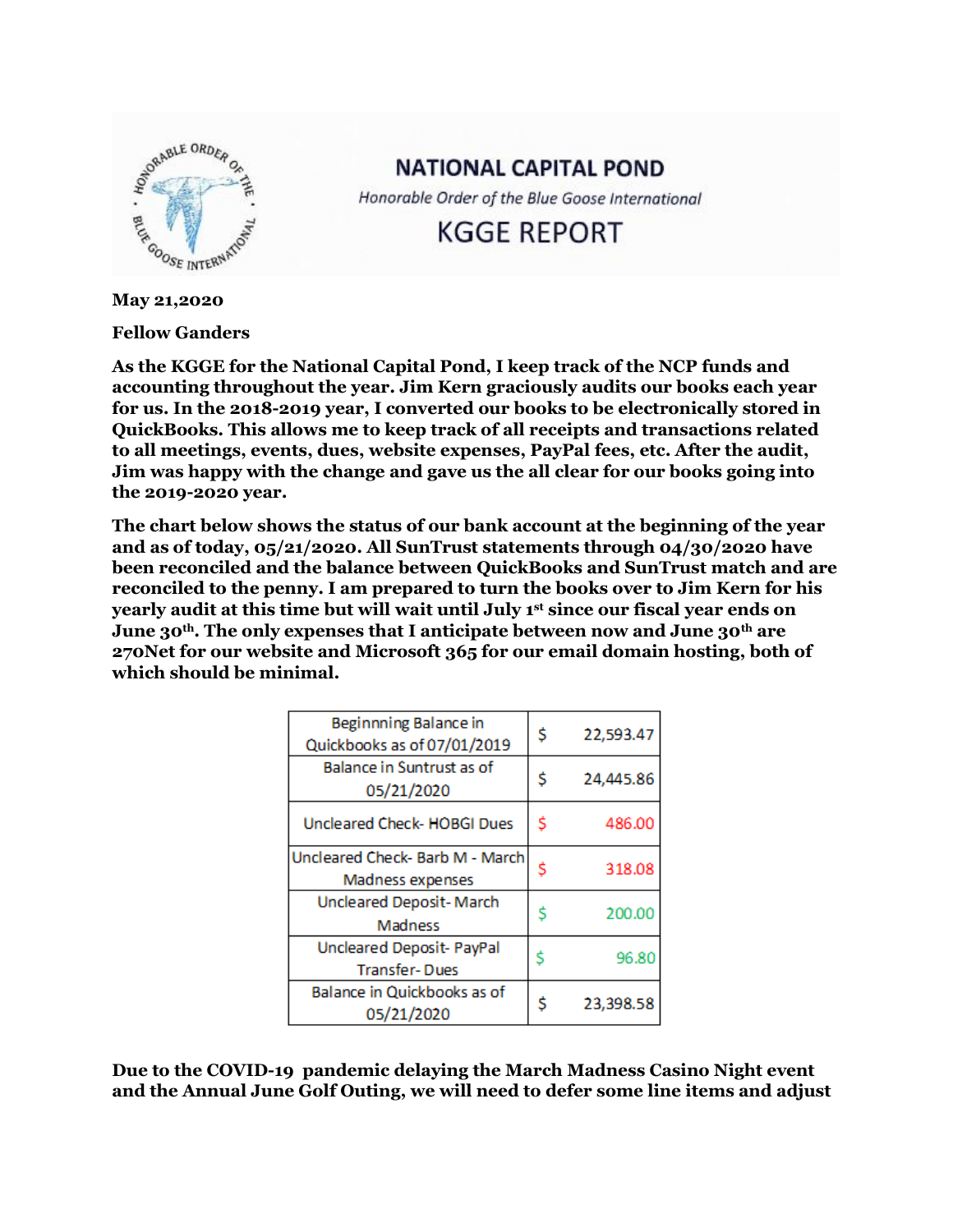**our budget to account for these events falling in the next NCP fiscal year of 2020- 2021. We voted on the proposed budget for this year at the September meeting. It is shown below.**

**Regarding the March Madness Casino Night which has turned into the August 20th Casino Night, we had collected money for sponsorships, gaming prizes and tickets. We had also incurred expenses related to the deposit and decorations prior to the postponement. Most of the funds are still in our account (except 1 refund) and will be applied to the event when it occurs in August. This money being in the account, inflates what we have in our account but also offsets the delay in the golf outing refunding our coffers. Once this event takes place in August and the golf outing takes place in October, we should begin to balance back out.** 

|  | NATIONAL CAPITAL POND |  |
|--|-----------------------|--|
|  |                       |  |

SUMMARY OF BANK ACTIVITY DURING YEAR ENDED JUNE 30, 2019 AND PROPOSED BUDGET FOR YEAR ENDED JUNE 30, 2020

|                                               |   | FYE 6/30/19<br><b>Bank Account</b><br>Activity | <b>Budget</b><br>FYE 6/30/19 |    | <b>Budget</b><br>Variance<br>FYE 6/30/19 |                          |   | Proposed<br><b>Budget</b><br>FYE 6/30/20 |
|-----------------------------------------------|---|------------------------------------------------|------------------------------|----|------------------------------------------|--------------------------|---|------------------------------------------|
| <b>Cash Receipts</b>                          |   |                                                |                              |    |                                          |                          |   |                                          |
| Dues.                                         | Š | 5,216                                          | \$<br>7,000                  | \$ | (1,784)                                  |                          | Ś | 7,000                                    |
| Golf Outing, net proceeds                     |   | 8,084                                          | 9,000                        |    | (916)                                    |                          |   | 8.000                                    |
| Meetings, net proceeds                        |   | 841                                            | 1,000                        |    | (159)                                    |                          |   | 1,000                                    |
| Christmas Luncheon, net proceeds              |   | s                                              | w                            |    | ÷                                        | Contributions \$9,797    |   |                                          |
| Rush Party, net proceeds                      |   | (793)                                          | (1,000)                      |    | 207                                      |                          |   | (1,000)                                  |
| Casino Night, net proceeds                    |   | 43                                             |                              |    |                                          | 43 Contributions \$3,600 |   |                                          |
| Sub-Total                                     |   | 13,391                                         | 16,000                       |    | (2,609)                                  |                          |   | 15,000                                   |
| Accounts Receivable - golf outing             |   | (250)                                          |                              |    | (250)                                    |                          |   |                                          |
| Accounts Receivable - meeting                 |   | (45)                                           |                              |    | (45)                                     |                          |   |                                          |
| Christmas Luncheon deposit paid in prior year |   | 2,000                                          |                              |    | 2,000                                    |                          |   |                                          |
| Deposit prepaid for 2019 Holiday Event        |   | (1.500)                                        |                              |    | (1.500)                                  |                          |   |                                          |
| Total                                         |   | 13,596                                         | 16,000                       |    | (2,404)                                  |                          |   |                                          |
| <b>Cash Expenditures</b>                      |   |                                                |                              |    |                                          |                          |   |                                          |
| <b>Bank Charges</b>                           |   | $\sim$                                         | (50)                         |    | 50                                       |                          |   | (50)                                     |
| <b>Convention Pins</b>                        |   |                                                | (500)                        |    | 500                                      |                          |   | (500)                                    |
| Dues- Grand Nest                              |   | (2.426)                                        | (2,426)                      |    | U.                                       |                          |   | (2,426)                                  |
| Dues - Eastern Region                         |   | (300)                                          | (270)                        |    | (30)                                     |                          |   | (300)                                    |
| Convention Expenses - Current Year            |   | (1,456)                                        | (3.500)                      |    | 2.044                                    |                          |   | (3,000)                                  |
| Convention Expenses - Prior Year              |   | 132                                            | ×                            |    | 132                                      |                          |   |                                          |
| Charitable Contributions                      |   | (5,000)                                        | (4,000)                      |    | (1.000)                                  |                          |   | (4,000)                                  |
| Hospitality                                   |   | (271)                                          | (750)                        |    | 479                                      |                          |   | (750)                                    |
| Lodging re Christmas Luncheon                 |   | $\sim$                                         | $\sim$                       |    | ×.                                       |                          |   | (800)                                    |
| <b>MLGG Visit</b>                             |   | (715)                                          | (500)                        |    | (215)                                    |                          |   | (500)                                    |
| Miscellaneous Expenses                        |   | $\sim$                                         | $\sim$                       |    | ÷.                                       |                          |   |                                          |
| Office Expenses                               |   | (156)                                          | (100)                        |    | (56)                                     |                          |   | (100)                                    |
| Pins & Plaques                                |   | (334)                                          | (300)                        |    | (34)                                     |                          |   | (300)                                    |
| Website Expenses                              |   | (4,074)                                        | (4,000)                      |    | (74)                                     |                          |   | (4,000)                                  |
| Officers, PMLGs & Committee Meetings          |   | (1,013)                                        | (1,000)                      |    | (13)                                     |                          |   | (1,500)                                  |
| Hartford Pond 2020 Convention Support         |   | (1,000)                                        | (1,000)                      |    |                                          |                          |   | (1,000)                                  |
| 2019 Convention Support                       |   | (1,000)                                        |                              |    | (1.000)                                  |                          |   | $\omega$                                 |
| Mid-Year HOBGI Meetings                       |   |                                                |                              |    | ÷                                        |                          |   | $\sim$                                   |
| Total                                         |   | (17, 613)                                      | (18, 396)                    |    | 783                                      |                          |   | (19, 226)                                |
| <b>Excess of Receipts over Expenditures</b>   |   | (4,017)                                        | (2, 396)                     |    | (1,621)                                  |                          |   | (4, 226)                                 |
| Cash at Beginning of Year                     |   | 26,610 (A)                                     | 26,110                       |    | 500                                      |                          |   | 22,593                                   |
| Cash at End of Year                           | s | 22,593                                         | \$<br>23,714                 | Ś  | (1, 121)                                 |                          | s | 18,367                                   |

(A) Amount reported at end of last year was \$26,110. This has been increased by \$500 due to a voided check.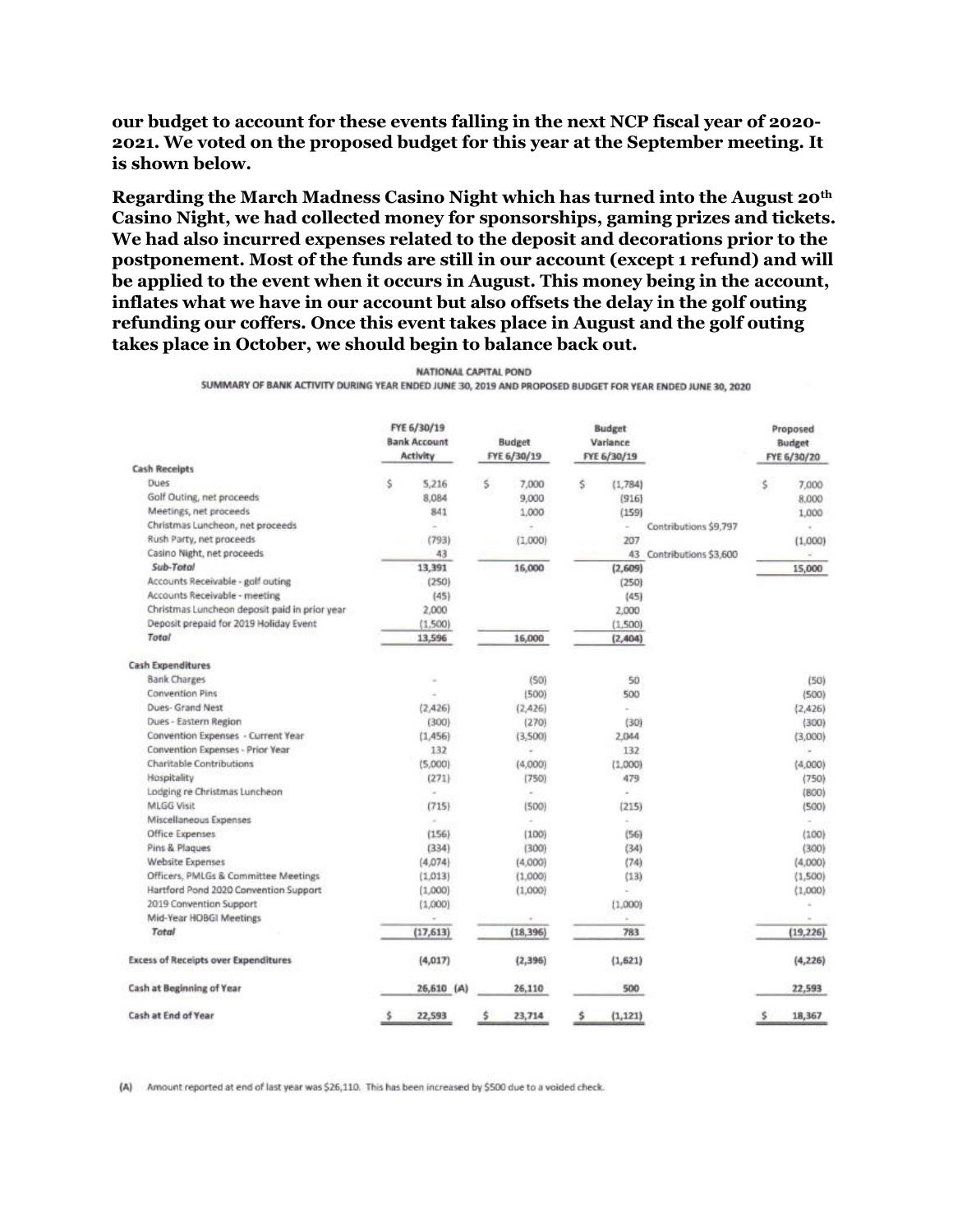## **Below is a copy of the P&L and the Bank Ledger for this Fiscal Year to date:**

|                          | National Capital Pond<br>5/21/2020 3:06 PM |                                    |                                       |                    |                   |        |                      |                        |
|--------------------------|--------------------------------------------|------------------------------------|---------------------------------------|--------------------|-------------------|--------|----------------------|------------------------|
| Register: Sun Trust      |                                            |                                    |                                       |                    |                   |        |                      |                        |
|                          |                                            | From 07/01/2019 through 05/21/2020 |                                       |                    |                   |        |                      |                        |
|                          | Sorted by: Date, Type, Number/Ref          |                                    |                                       |                    |                   |        |                      |                        |
| Date                     | <b>Number</b>                              | Payee                              | Account                               | Memo               | Payment C         |        | <b>Deposit</b>       | <b>Balance</b>         |
|                          |                                            |                                    |                                       |                    |                   |        |                      |                        |
| 07/03/2019 CC            |                                            | POINT OF SALE D                    | Miscellaneous Expenses                |                    | 50.00 X           |        |                      | 22,543.47              |
| 07/03/2019 CC            |                                            | 270net Technologies                | <b>Website Expenses</b>               |                    | 260.00 X          |        |                      | 22,283.47              |
| 07/05/2019 CC            |                                            | <b>CRW Flags</b>                   | Pins & Plaques                        | Purchase of tra    | 138.86 X          |        |                      | 22,144.61              |
| 07/15/2019 CASH          |                                            | Cash Withdrawl                     | Convention Delegate E purchase of tra |                    | 120.00 X          |        |                      | 22,024.61              |
| 07/16/2019 CC            |                                            | Brothers Bar and Grill             | Convention Delegate E                 |                    | 158.00 X          |        |                      | 21,866.61              |
| 07/16/2019 CC            |                                            | Flying Dog Pub BWI                 | Convention Delegate E                 |                    | 48.20 X           |        |                      | 21,818.41              |
| 07/22/2019 CC            |                                            | The Alexander Hotel                | Convention Delegate E                 |                    | 1,029.53 X        |        |                      | 20,788.88              |
| 07/22/2019 CC            |                                            | The Alexander Hotel                | Convention Delegate E                 |                    | $1,063.87$ X      |        |                      | 19,725.01              |
| 07/22/2019 CC            |                                            | <b>Baltimore Fastpark</b>          | Convention Delegate E                 |                    | 45.00 X           |        |                      | 19,680.01              |
| 07/22/2019 CC            |                                            | Mamma Lucia                        | Southern MD Puddle S                  |                    | 199.73 X          |        |                      | 19,480.28              |
| 08/05/2019 CC            |                                            | 270net Technologies                | <b>Website Expenses</b>               |                    | 40.00 X           |        |                      | 19,440.28              |
| 08/15/2019 CC            |                                            | Mamma Lucia                        | Southern MD Puddle S                  |                    | 300.00 X          |        |                      | 19,140.28              |
| 08/15/2019 CC            |                                            | PayPal                             | Miscellaneous Expenses                |                    | $1.00 \times$     |        |                      | 19,139.28              |
| 08/23/2019 CC            |                                            | Vivo Trattoria                     | Officers & PMLG Mee                   |                    | 631.18 X          |        |                      | 18,508.10              |
| 08/29/2019 CC            |                                            | <b>Honey Baked Ham</b>             | 2019-2020 Hospitality                 |                    | $116.36 \t X$     |        |                      | 18,391.74              |
| 09/01/2019 2358          |                                            | <b>The Hotel</b>                   | 2019 Holiday Party Fa Second Deposit  |                    | 2,250.00 X        |        |                      | 16,141.74              |
| 09/05/2019 CC            |                                            | 270net Technologies                | <b>Website Expenses</b>               |                    | 510.00 X          |        |                      | 15,631.74              |
| 09/19/2019 2362          |                                            | Barb Markuski                      | 2019-2020 Hospitality                 |                    | 84.38 X           |        |                      | 15,547.36              |
| 09/20/2019 CC            |                                            | <b>Staples</b>                     | <b>Office Expenses</b>                |                    | $19.40 \times$    |        |                      | 15,527.96              |
| 09/23/2019 CC            |                                            | Kelseys                            | 2019-2020 Monthly M                   |                    | 939.98 X          |        |                      | 14,587.98              |
| 10/03/2019 CC            |                                            | <b>270net Technologies</b>         | <b>Website Expenses</b>               |                    | 275.00 X          |        |                      | 14,312.98              |
| 10/10/2019 2363          |                                            | Ed Block Courage A                 | 2019-20 Charitable Co                 |                    | $1,000.00 \times$ |        |                      | 13,312.98              |
| 10/21/2019 CC            |                                            | <b>Wonderfly Arena</b>             | 2019-2020 Monthly M                   |                    | 385.00 X          |        |                      | 12,927.98              |
| 10/24/2019 CC            |                                            | Fishhead Cantina                   | 2019-2020 Monthly M                   |                    | 200.00 X          |        |                      | 12,727.98              |
| 11/07/2019 CC            |                                            | 270net Technologies                | <b>Website Expenses</b>               |                    | 1,083.75 X        |        |                      | 11,644.23              |
| 11/11/2019               |                                            |                                    | -split-                               | Deposit            |                   | x      | 1,280.00             | 12,924.23              |
| 11/11/2019               |                                            |                                    | -split-                               | Deposit            |                   | x      | 7,848.26             | 20,772.49              |
| 11/14/2019 2364          |                                            | <b>Andrea Dawes</b>                | 2019-2020 Hospitality                 |                    | 202.80 X          |        |                      | 20,569.69              |
| 11/14/2019 2365          |                                            | <b>Fishhead Cantina</b>            | 2019-2020 Monthly M                   |                    | 656.20 X          |        |                      | 19.913.49              |
| 11/14/2019 2366          |                                            | Wonderfly Arena                    | 2019-2020 Monthly M                   |                    | 980.00 X          |        |                      | 18,933.49              |
|                          |                                            |                                    |                                       |                    |                   |        |                      |                        |
| 11/18/2019<br>11/18/2019 |                                            |                                    | -split-<br>-split-                    | Deposit<br>Deposit |                   | х<br>х | 1,840.05<br>1,028.00 | 20,773.54<br>21,801.54 |
|                          |                                            | <b>Richard Batterton</b>           | 2019-2020 Monthly M                   |                    | 393.00 X          |        |                      |                        |
| 11/18/2019 2367          |                                            |                                    |                                       |                    |                   |        |                      | 21,408.54              |
| 11/21/2019               |                                            |                                    | -split-                               | Deposit            |                   | х      | 150.00               | 21,558.54              |
| 12/04/2019 CC            |                                            | 270net Technologies                | <b>Website Expenses</b>               |                    | 135.00 X          |        |                      | 21,423.54              |
| 12/09/2019 CASH          |                                            | Cash                               | 2019 Holiday Party:Ra                 |                    | 50.00 X           |        |                      | 21,373.54              |
| 12/09/2019 CASH          |                                            | Cash                               | 2019 Holiday Party:Sta                |                    | 500.00 X          |        |                      | 20,873.54              |
| 12/09/2019 CC            |                                            | Discount Liquor                    | 2019 Holiday Party:Ra                 |                    | 39.54 X           |        |                      | 20,834.00              |
| 12/09/2019 CC            |                                            | 510 Johnny's                       | Officers & PMLG Mee                   |                    | 127.72 X          |        |                      | 20,706.28              |
| 12/10/2019 CC            |                                            | The Hotel                          | 2019 Holiday Party:Fa                 |                    | 1,543.21 X        |        |                      | 19,163.07              |

Page 1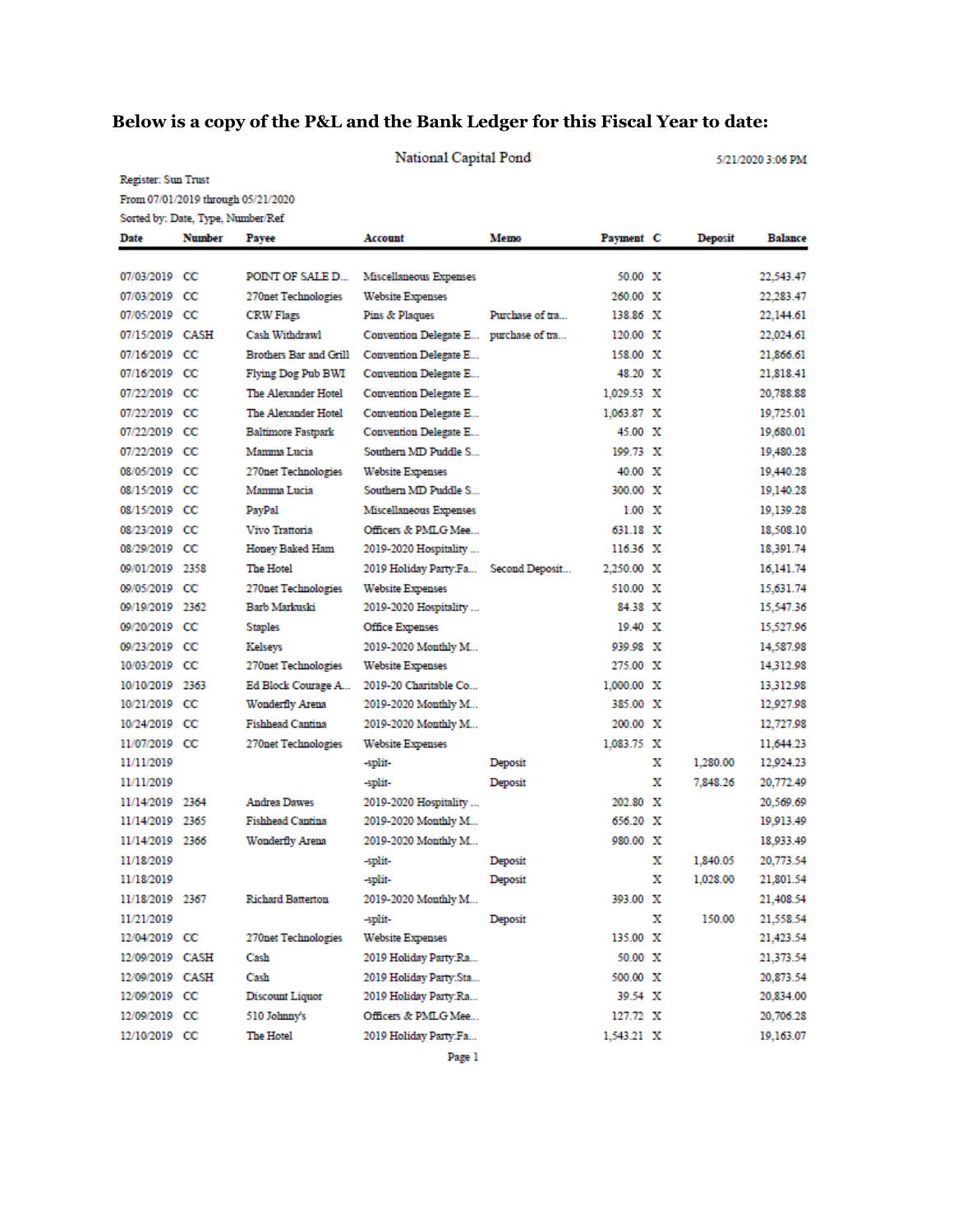National Capital Pond

#### Register: Sun Trust

From 07/01/2019 through  $05/21/2020\,$ 

| Date            | <b>Number</b> | Payee                      | Account                              | Memo          | Payment C     |   | Deposit   | <b>Balance</b> |
|-----------------|---------------|----------------------------|--------------------------------------|---------------|---------------|---|-----------|----------------|
|                 |               |                            |                                      |               |               |   |           |                |
| 12/11/2019      |               |                            | -split-                              | Deposit       |               | х | 1,500.00  | 20,663.07      |
| 12/11/2019      |               |                            | <b>Undeposited Funds</b>             | Deposit       |               | x | 1.650.00  | 22,313.07      |
| 12/11/2019      |               |                            | <b>Undeposited Funds</b>             | Deposit       |               | х | 585.00    | 22,898.07      |
| 12/11/2019      |               |                            | <b>Undeposited Funds</b>             | Deposit       |               | х | 650.00    | 23,548.07      |
| 12/11/2019      |               |                            | <b>Undeposited Funds</b>             | Deposit       |               | x | 400.00    | 23,948.07      |
| 12/11/2019      | 2368          | Jimmy Lanham               | 2019 Holiday Party:Tic               | Overpayment f | 100.00 X      |   |           | 23,848.07      |
| 12/11/2019      | 2369          | Barb Markuski              | -split-                              |               | 7,132.94 X    |   |           | 16,715.13      |
| 12/16/2019      | 2348          | Great Moments Inc.         | 2019 Holiday Party:Ra                |               | 905.00 X      |   |           | 15,810.13      |
| 12/16/2019 2370 |               | <b>Tiffany Barrett</b>     | -split-                              |               | 962.92 X      |   |           | 14,847.21      |
| 12/17/2019      |               |                            | -split-                              | Deposit       |               | х | 943.00    | 15,790.21      |
| 12/17/2019      |               |                            | <b>Undeposited Funds</b>             | Deposit       |               | х | 85.00     | 15,875.21      |
| 12/17/2019 2371 |               | <b>HOBGI- Grand Nest</b>   | Pins & Plaques                       |               | 155.00 X      |   |           | 15,720.21      |
| 12/31/2019      | $_{\rm cc}$   | MIcrosoft Office 365       | <b>Office Expenses</b>               |               | $4.00 \t X$   |   |           | 15,716.21      |
| 01/02/2020      | $_{\rm cc}$   | 270net Technologies        | <b>Website Expenses</b>              |               | 366.25 X      |   |           | 15,349.96      |
| 01/02/2020      | 2372          | Blue Goose 2020            | 2020 Convention Supp                 |               | 1,000.00 X    |   |           | 14,349.96      |
| 01/02/2020      | 2373          | Blue Goose Eastern         | Dues-Eastern Region                  |               | 339.00 X      |   |           | 14,010.96      |
| 01/02/2020      | 2374          | The Honorable Order        | Dues- Grand Nest                     |               | 1,826.08 X    |   |           | 12,184.88      |
| 01/02/2020      | 2375          | <b>John Stokes</b>         | 2019 Holiday Party:DJ                |               | 100.00 X      |   |           | 12,084.88      |
| 01/14/2020      | $_{\rm cc}$   | The Blackwall Barn         | 2019 Holiday Party:Ch                |               | 305.04 X      |   |           | 11,779.84      |
| 01/14/2020      | 2376          | Camp Inclusion             | 2019 Holiday Party:Ch                |               | 2,500.00 X    |   |           | 9,279.84       |
| 01/14/2020 2377 |               | For The Kids               | 2019 Holiday Party:Ch                |               | 2,500.00 X    |   |           | 6,779.84       |
| 01/14/2020 2378 |               | Barb Markuski              | 2019-2020 Hospitality  Wendy Fletche |               | 75.00 X       |   |           | 6,704.84       |
| 01/16/2020 2379 |               | Kelseys                    | 2019-2020 Monthly M                  |               | 1.869.84 X    |   |           | 4,835.00       |
| 01/20/2020      |               |                            | -split-                              | Deposit       |               | x | 995.00    | 5,830.00       |
| 01/20/2020      |               |                            | -split-                              | Deposit       |               | x | 11,277.60 | 17,107.60      |
| 01/24/2020 CC   |               | Cured                      | Deposits:Holiday Party               |               | 166.91 X      |   |           | 16,940.69      |
| 02/03/2020      | $_{\rm cc}$   | MIcrosoft Office 365       | <b>Office Expenses</b>               |               | $4.00 \times$ |   |           | 16,936.69      |
| 02/05/2020      | $_{\rm cc}$   | <b>270net Technologies</b> | <b>Website Expenses</b>              |               | 195.00 X      |   |           | 16,741.69      |
| 02/18/2020      | 2380          | The Light House            | 2019-2020 Monthly M                  |               | 1,750.00 X    |   |           | 14,991.69      |
| 02/21/2020 CC   |               | <b>BARCS</b>               | 2019-2020 Hospitality                |               | 50.00 X       |   |           | 14,941.69      |
| 02/28/2020      |               |                            | -split-                              | Deposit       |               | x | 352.00    | 15,293.69      |
| 03/03/2020      | $_{\rm cc}$   | Dave & Busters             | 2019-2020 Monthly M                  |               | 1,834.40 X    |   |           | 13,459.29      |
| 03/04/2020 CC   |               | 270net Technologies        | <b>Website Expenses</b>              |               | 322.50 X      |   |           | 13,136.79      |
| 03/05/2020 CC   |               | MIcrosoft Office 365       | <b>Office Expenses</b>               |               | 4.00 X        |   |           | 13,132.79      |
| 03/09/2020 CC   |               | Amazon                     | 2019-2020 Monthly M                  |               | 391.13 X      |   |           | 12,741.66      |
| 03/18/2020      |               |                            | -split-                              | Deposit       |               | x | 4,720.00  | 17,461.66      |
| 03/18/2020      |               |                            | -split-                              | Deposit       |               | х | 7.943.45  | 25,405.11      |
| 03/18/2020      |               |                            |                                      | Deposit       |               | х |           | 25,405.11      |
| 03/31/2020 2381 |               | Tim Walsh                  | -split-                              |               | 470.00 X      |   |           | 24,935.11      |
| 04/03/2020 CC   |               | 270net Technologies        | <b>Website Expenses</b>              |               | 441.25 X      |   |           | 24,493.86      |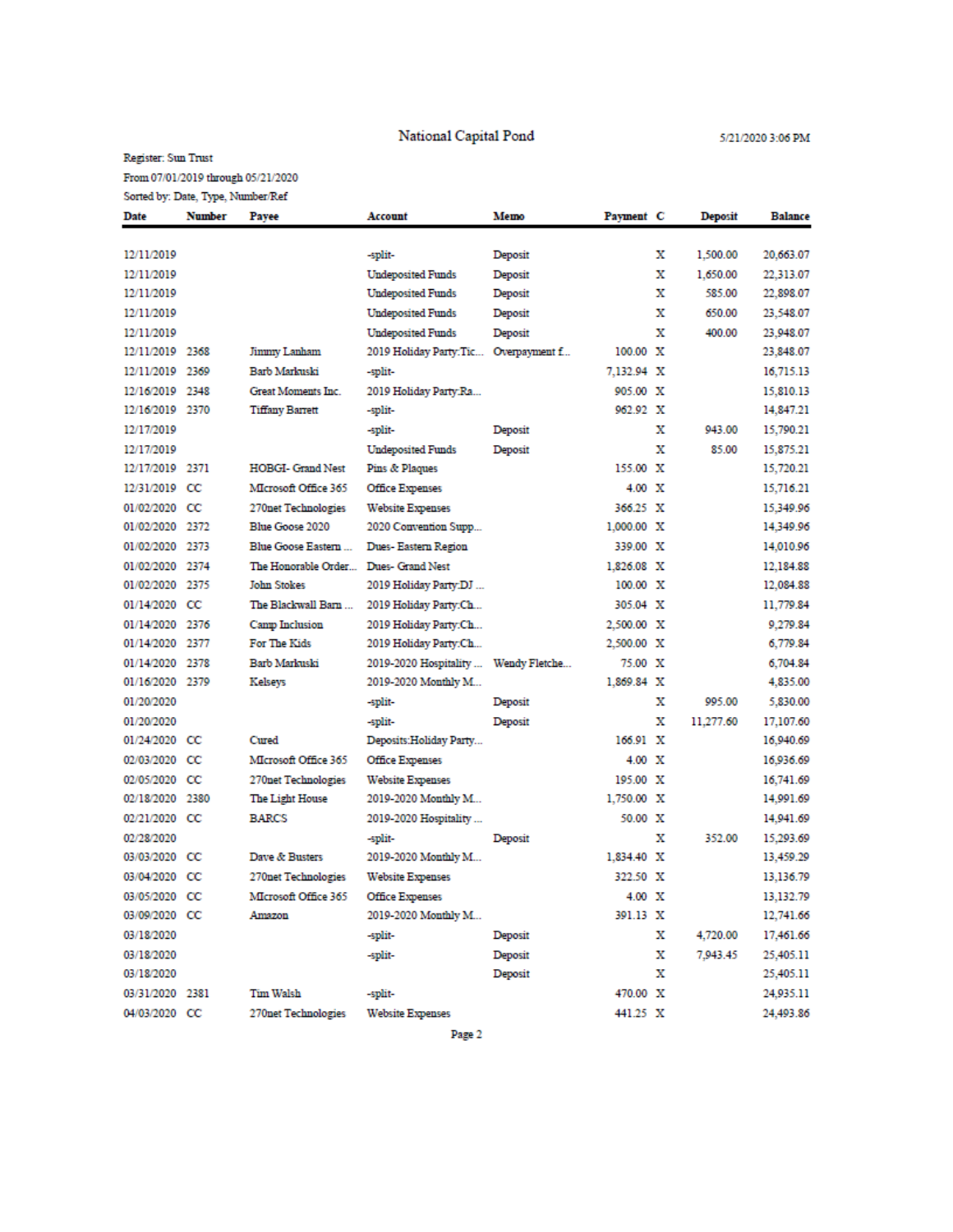National Capital Pond

5/21/2020 3:06 PM

## Register: Sun Trust

From 07/01/2019 through 05/21/2020

| Sorted by: Date, Type, Number/Ref |               |                      |                          |         |             |                |                |
|-----------------------------------|---------------|----------------------|--------------------------|---------|-------------|----------------|----------------|
| Date                              | <b>Number</b> | Payee                | Account                  | Memo    | Payment C   | <b>Deposit</b> | <b>Balance</b> |
|                                   |               |                      |                          |         |             |                |                |
| 04/03/2020 CC                     |               | MIcrosoft Office 365 | Office Expenses          |         | $4.00 \t X$ |                | 24,489.86      |
| 05/04/2020 CC                     |               | 270net Technologies  | <b>Website Expenses</b>  |         | 40.00       |                | 24,449.86      |
| 05/04/2020 CC                     |               | MIcrosoft Office 365 | <b>Office Expenses</b>   |         | 4.00        |                | 24,445.86      |
| 05/04/2020                        | 2382          | The Honorable Order  | Dues- Grand Nest         |         | 486.00      |                | 23,959.86      |
| 05/21/2020                        |               |                      | <b>Undeposited Funds</b> | Deposit |             | 200.00         | 24,159.86      |
| 05/21/2020                        |               |                      | -split-                  | Deposit |             | 96.80          | 24.256.66      |
| 05/21/2020                        | 2383          | <b>Barb Markuski</b> | -split-                  |         | 318.08      |                | 23.938.58      |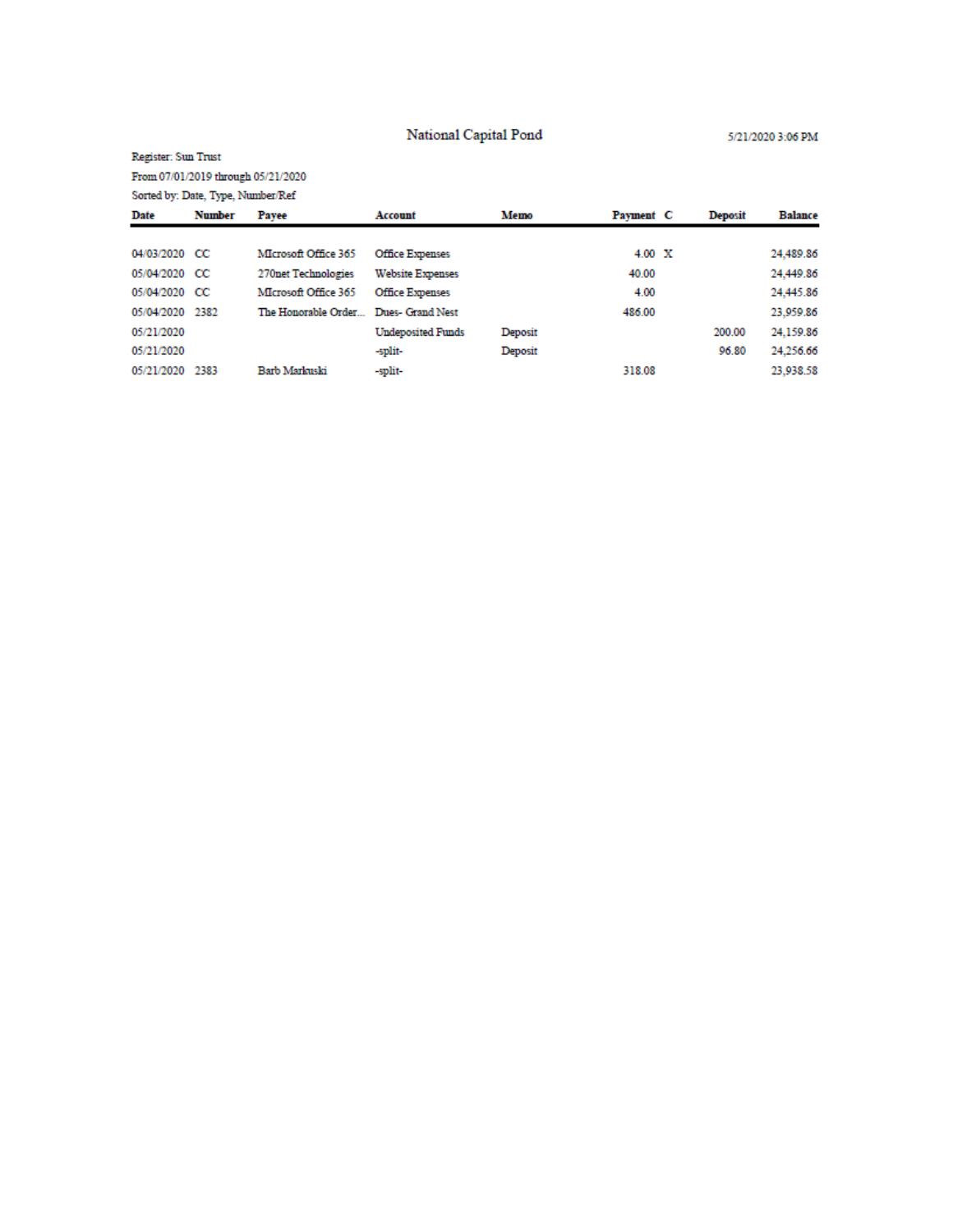3:52 PM 05/21/20

**Accrual Basis** 

**National Capital Pond Profit & Loss**<br>July 1, 2019 through May 21, 2020

|                                                                                                                                                                                                                    | Jul 1, '19 - May 21, 20                                      |
|--------------------------------------------------------------------------------------------------------------------------------------------------------------------------------------------------------------------|--------------------------------------------------------------|
| Income<br>2019-2020 Membership Dues<br>Dropped-Remove Balance<br>Life/Dual- remove balance<br><b>PayPal Fees</b><br><b>SOMD Puddle Discount</b><br>2019-2020 Membership Dues - Other                               | $-200.00$<br>$-200.00$<br>$-111.46$<br>$-533.00$<br>7,850.00 |
| Total 2019-2020 Membership Dues                                                                                                                                                                                    | 6,805.54                                                     |
| 2019-2020 Monthly Meetings<br>2019 November Rush Party<br><b>Beverage Sponsor</b><br><b>Comped Tickets</b><br>November 50/50<br><b>November Ticket Proceeds</b><br>PayPal Fees<br>November Ticket Proceeds - Other | 800.00<br>0.00<br>198.00<br>$-59.88$<br>2,205.00             |
| <b>Total November Ticket Proceeds</b>                                                                                                                                                                              | 2.145.12                                                     |
| 2019 November Rush Party - Other                                                                                                                                                                                   | $-2,614.20$                                                  |
| <b>Total 2019 November Rush Party</b>                                                                                                                                                                              | 528.92                                                       |
| 2019 October Meeting<br>2019 September Meeting<br>PayPal Fees<br>2019 September Meeting - Other                                                                                                                    | $-197.66$<br>$-17.10$<br>$-309.98$                           |
| <b>Total 2019 September Meeting</b>                                                                                                                                                                                | $-327.08$                                                    |
| 2020 February Meeting<br>PayPal Fees<br>2020 February Meeting - Other                                                                                                                                              | -48.43<br>42.00                                              |
| <b>Total 2020 February Meeting</b>                                                                                                                                                                                 | $-6.43$                                                      |
| 2020 January Meeting<br>PayPal Fees<br>2020 January Meeting - Other                                                                                                                                                | $-53.29$<br>250.16                                           |
| <b>Total 2020 January Meeting</b>                                                                                                                                                                                  | 196.87                                                       |
| 2020 March Meeting<br><b>Fixed Expenses</b><br><b>Comped Tickets</b><br><b>Decorations</b><br><b>Venue Dave &amp; Busters</b>                                                                                      | $-680.00$<br>$-118.08$<br>$-1,834.40$                        |
| <b>Total Fixed Expenses</b>                                                                                                                                                                                        | $-2.632.48$                                                  |
| <b>Sponsorships</b><br><b>Beverage Sponsorship</b><br><b>Refund Issued</b><br>Beverage Sponsorship - Other                                                                                                         | $-300.00$<br>1,500.00                                        |
| <b>Total Beverage Sponsorship</b>                                                                                                                                                                                  | 1,200.00                                                     |
| <b>Gaming Prizes Purchased by NCP</b><br><b>Gaming Tables</b><br><b>Heroes</b><br><b>Music</b><br>PayPal Fees                                                                                                      | 208.87<br>3.250.00<br>170.00<br>300.00<br>$-29.30$           |
| <b>Total Sponsorships</b>                                                                                                                                                                                          | 5,099.57                                                     |

Page 1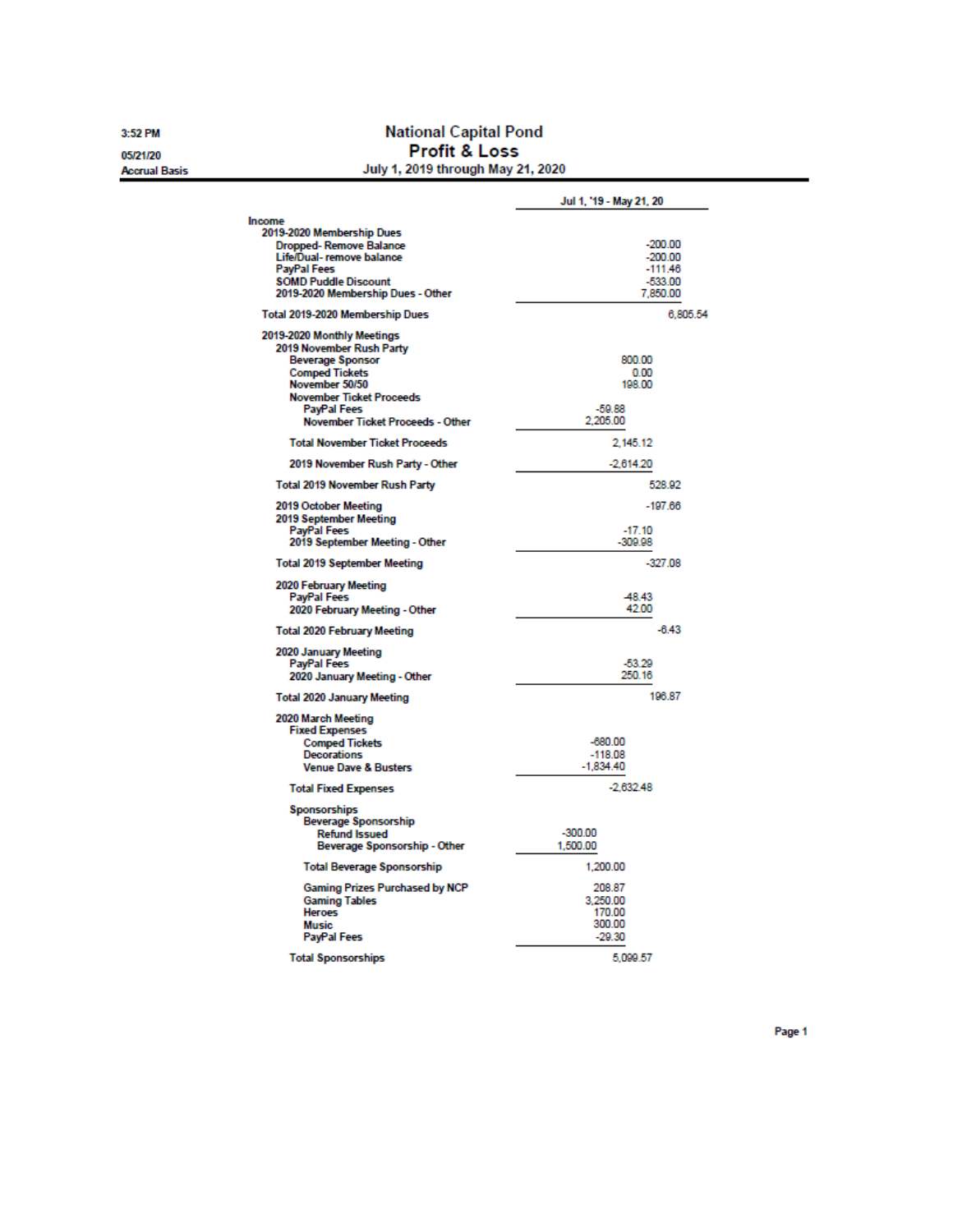3:52 PM 05/21/20

**Accrual Basis** 

**National Capital Pond** Profit & Loss July 1, 2019 through May 21, 2020

|                                                                                                                                                                                                            | Jul 1, '19 - May 21, 20                               |
|------------------------------------------------------------------------------------------------------------------------------------------------------------------------------------------------------------|-------------------------------------------------------|
| <b>Ticket Sales</b><br><b>PayPal Fees for Ticket Sales</b><br><b>Refund Issued</b><br><b>Ticket Sales - Other</b>                                                                                          | $-155.78$<br>$-170.00$<br>7,395.00                    |
| <b>Total Ticket Sales</b>                                                                                                                                                                                  | 7,069.22                                              |
| <b>Total 2020 March Meeting</b>                                                                                                                                                                            | 9,536.31                                              |
| Total 2019-2020 Monthly Meetings                                                                                                                                                                           | 9,730.93                                              |
| 2019 Holiday Party<br><b>Bar Sponsor</b><br>PayPal Fees<br><b>Bar Sponsor - Other</b>                                                                                                                      | $-11.60$<br>400.00                                    |
| <b>Total Bar Sponsor</b>                                                                                                                                                                                   | 388.40                                                |
| <b>Charitable Contributions</b><br><b>Charity Check Delivery Lunch</b><br><b>Comped Tickets</b><br><b>Direct Donation- Camp Inclusion</b><br><b>PayPal Fees</b><br>Direct Donation- Camp Inclusion - Other | $-5,000.00$<br>$-305.04$<br>0.00<br>$-2.90$<br>100.00 |
| <b>Total Direct Donation- Camp Inclusion</b>                                                                                                                                                               | 97.10                                                 |
| <b>Direct Donation- For The Kids</b><br><b>PayPal Fees</b><br>Direct Donation- For The Kids - Other                                                                                                        | $-2.90$<br>100.00                                     |
| <b>Total Direct Donation-For The Kids</b>                                                                                                                                                                  | 97.10                                                 |
| <b>DJ Expense</b><br><b>Facilities/Catering</b><br><b>Raffles</b><br>50/50<br><b>Raffle Table</b><br>PayPal Fees                                                                                           | $-100.00$<br>$-10.730.34$<br>685.00<br>$-3.01$        |
| <b>Raffle Table - Other</b>                                                                                                                                                                                | 1,850.00                                              |
| <b>Total Raffle Table</b>                                                                                                                                                                                  | 1,846.99                                              |
| <b>Silent Auction</b><br>PayPal Fees<br><b>Silent Auction - Other</b>                                                                                                                                      | $-72.78$<br>1,227.64                                  |
| <b>Total Silent Auction</b>                                                                                                                                                                                | 1,154.86                                              |
| <b>Sip &amp; Scratch Basket</b><br>PayPal Fees<br>Sip & Scratch Basket - Other                                                                                                                             | $-2.72$<br>760.46                                     |
| <b>Total Sip &amp; Scratch Basket</b>                                                                                                                                                                      | 757.74                                                |
| <b>Total Raffles</b>                                                                                                                                                                                       | 4,444.59                                              |
| <b>Start Up Cash- Small Bills</b><br><b>Supplies</b><br><b>Ticket Proceeds</b><br>PayPal Fees<br><b>Ticket Proceeds - Other</b>                                                                            | 0.00<br>$-175.28$<br>$-740.60$<br>13,500.00           |
| <b>Total Ticket Proceeds</b>                                                                                                                                                                               | 12,759.40                                             |
| <b>Total 2019 Holiday Party</b>                                                                                                                                                                            | 1,475.93                                              |

Page 2